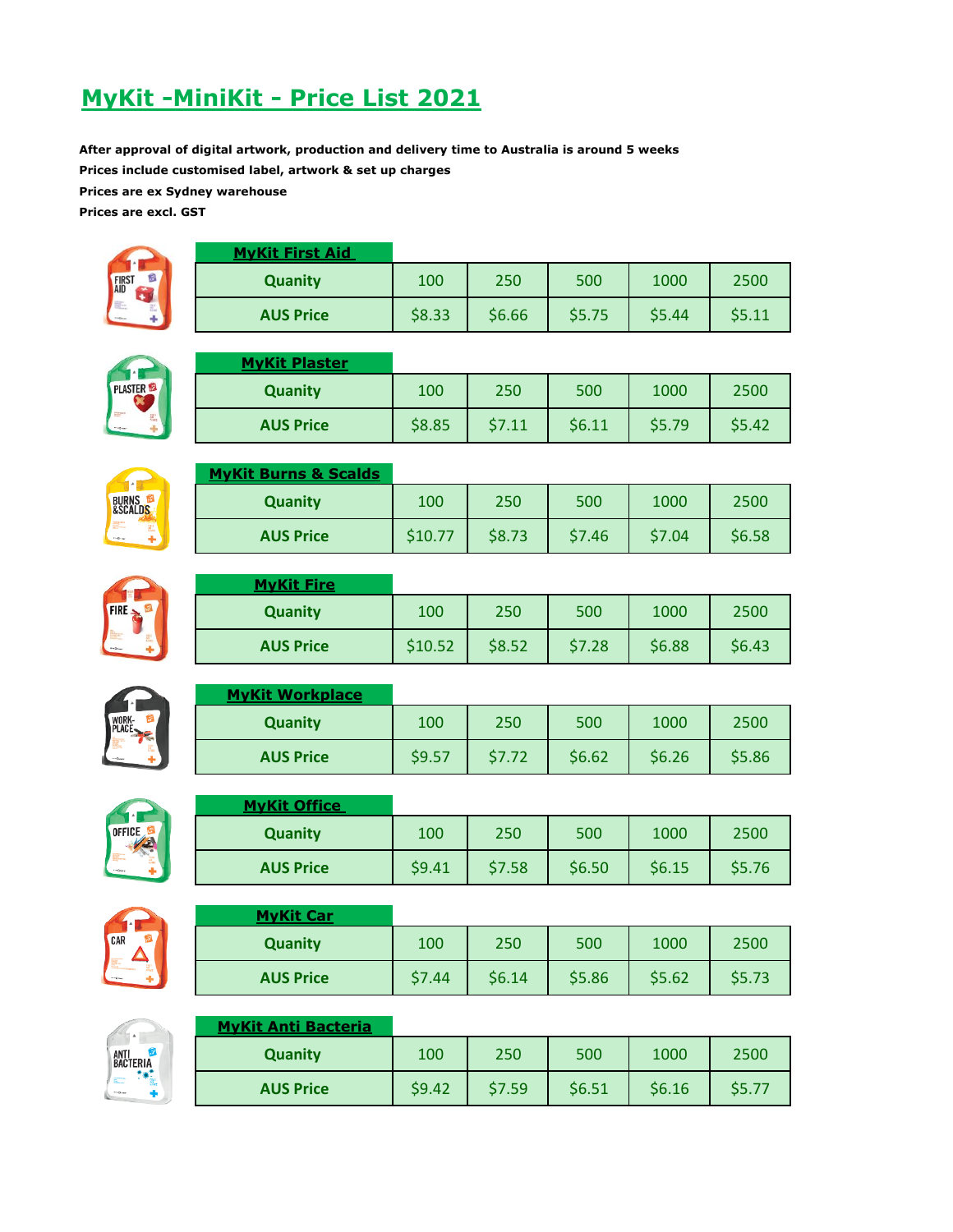| <b>MyKit Travellers</b><br><b>First Aid</b> |        |        |        |        |        |
|---------------------------------------------|--------|--------|--------|--------|--------|
| <b>Quanity</b>                              | 100    | 250    | 500    | 1000   | 2500   |
| <b>AUS Price</b>                            | \$9.73 | \$7.85 | \$6.73 | \$6.36 | \$5.95 |



| <b>MyKit Travel</b> |        |        |        |        |        |
|---------------------|--------|--------|--------|--------|--------|
| <b>Quanity</b>      | 100    | 250    | 500    | 1000   | 2500   |
| <b>AUS Price</b>    | \$8.06 | \$6.43 | \$5.56 | \$5.27 | \$4.94 |



| <b>MyKit Travel Plus</b> |        |        |        |        |        |
|--------------------------|--------|--------|--------|--------|--------|
| <b>Quanity</b>           | 100    | 250    | 500    | 1000   | 2500   |
| <b>AUS Price</b>         | \$9.79 | \$7.90 | \$6.77 | \$6.40 | \$5.99 |

**Quanity** 100 250 500 1000 2500

**AUS Price**  $\begin{vmatrix} 513.30 & 510.87 & 59.23 & 58.70 & 58.11 \end{vmatrix}$ 





| <b>MyKit Hotel His</b> |        |        |        |        |        |
|------------------------|--------|--------|--------|--------|--------|
| <b>Quanity</b>         | 100    | 250    | 500    | 1000   | 2500   |
| <b>AUS Price</b>       | \$9.80 | \$7.91 | \$6.78 | \$6.41 | \$6.00 |



| <b>MyKit Hotel Her</b> |        |        |        |        |        |
|------------------------|--------|--------|--------|--------|--------|
| <b>Quanity</b>         | 100    | 250    | 500    | 1000   | 2500   |
| <b>AUS Price</b>       | \$9.80 | \$7.91 | \$6.78 | \$6.41 | \$6.00 |



# **MyKit On Board**

**MyKit Camping**

| <b>Quanity</b>   | 100    | 250    | 500    | 1000   | 2500   |
|------------------|--------|--------|--------|--------|--------|
| <b>AUS Price</b> | \$9.66 | \$7.79 | \$6.68 | \$6.32 | \$5.91 |



| <b>MyKit Sun Burn</b> |         |         |         |        |        |
|-----------------------|---------|---------|---------|--------|--------|
| <b>Quanity</b>        | 100     | 250     | 500     | 1000   | 2500   |
| <b>AUS Price</b>      | \$15.20 | \$12.48 | \$10.56 | \$9.95 | \$9.25 |



### **MyKit Bites and Stings**

| <b>Quanity</b>   | 100     | 250    | 500    | 1000   | 2500   |
|------------------|---------|--------|--------|--------|--------|
| <b>AUS Price</b> | \$10.52 | \$8.52 | \$7.28 | \$6.88 | \$6.43 |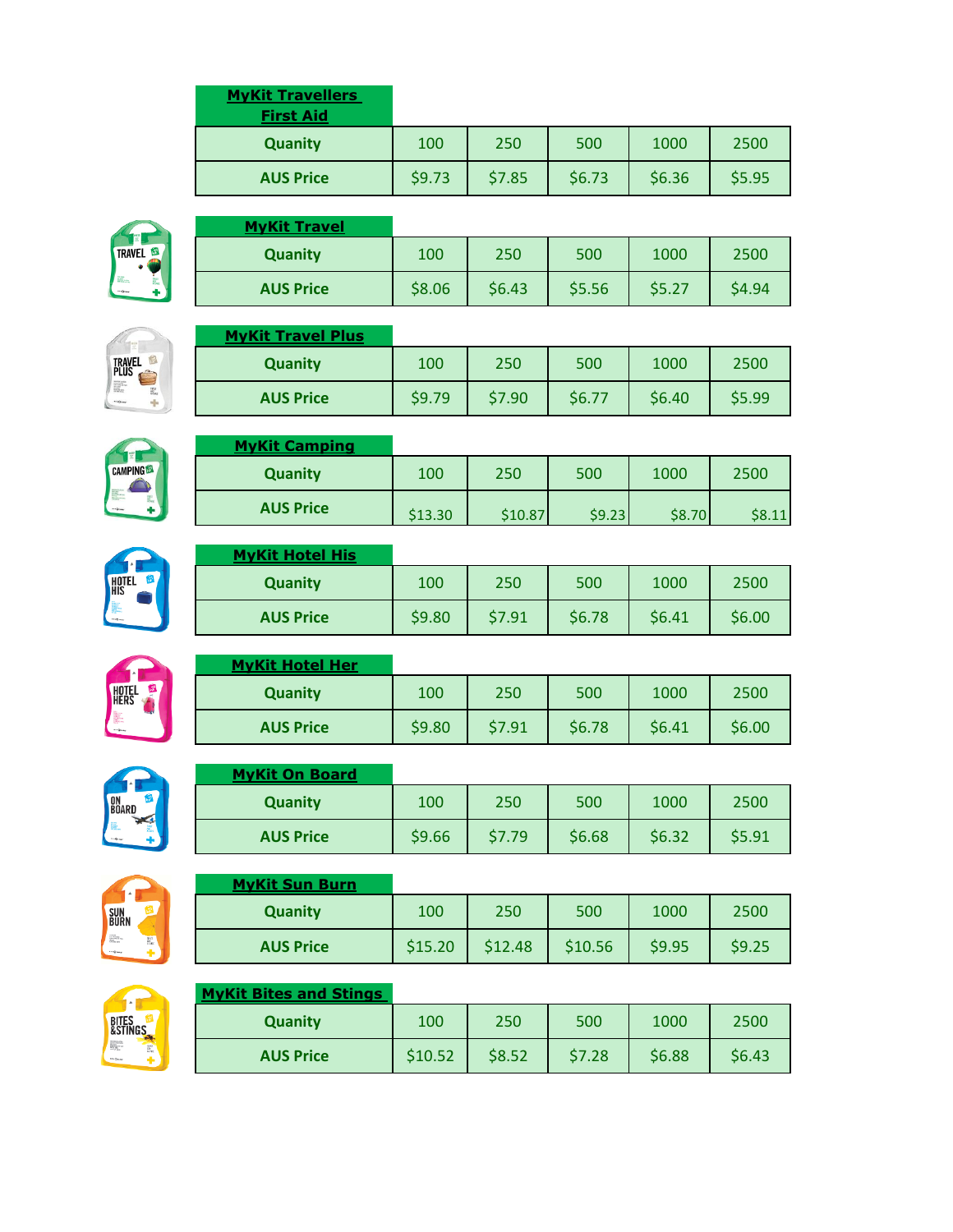

# **MyKit Bee- Plaster**

| <b>Quanity</b>   | 100     | 250     | 500    | 1000   | 2500   |
|------------------|---------|---------|--------|--------|--------|
| <b>AUS Price</b> | \$12.44 | \$10.14 | \$8.62 | \$8.14 | \$7.59 |

**Quanity** 100 250 500 1000 2500

**AUS Price**  $\begin{array}{|c|c|c|c|c|} \hline \text{59.03} & \text{57.26} & \text{56.24} & \text{55.91} & \text{55.53} \\ \hline \end{array}$ 





### **MyKit Tick Set**

**MyKit Pets**

**MyKit Kids**

| <b>MYKIt TICK Set</b> |        |        |        |        |        |
|-----------------------|--------|--------|--------|--------|--------|
| Quanity               | 100    | 250    | 500    | 1000   | 2500   |
| <b>AUS Price</b>      | \$8.60 | \$6.89 | \$5.94 | \$5.62 | \$5.27 |

**Quanity** 100 250 500 1000 2500

**AUS Price**  $\begin{array}{|c|c|c|c|c|} \hline \text{0.85} & \text{0.869} & \text{0.869} & \text{0.869} & \text{0.860} & \text{0.860} & \text{0.860} & \text{0.860} & \text{0.860} & \text{0.860} & \text{0.860} & \text{0.860} & \text{0.860} & \text{0.860} & \text{0.860} & \text{0.860} & \text{0.860} & \text{0.860} & \text{0.860} &$ 









| <b>MyKit Relax</b> |         |        |        |        |        |
|--------------------|---------|--------|--------|--------|--------|
| <b>Quanity</b>     | 100     | 250    | 500    | 1000   | 2500   |
| <b>AUS Price</b>   | \$10.73 | \$8.70 | \$7.43 | \$7.02 | \$6.56 |

| <b>MyKit Feet And Hands</b> |         |         |        |        |        |
|-----------------------------|---------|---------|--------|--------|--------|
| <b>Quanity</b>              | 100     | 250     | 500    | 1000   | 2500   |
| <b>AUS Price</b>            | \$12.44 | \$10.15 | \$8.63 | \$8.14 | \$7.59 |



### **MyKit Body Warmers**

| <b>Quanity</b>   | 100     | 250    | 500    | 1000   | 2500   |
|------------------|---------|--------|--------|--------|--------|
| <b>AUS Price</b> | \$10.46 | \$8.47 | \$7.24 | \$6.84 | \$6.39 |



### **MyKit Sport Quanity** 100 250 500 1000 2500 **AUS Price**  $\begin{array}{|c|c|c|c|c|} \hline \text{$511.09} & \text{$59.00} & \text{$57.68} & \text{$57.25} & \text{$56.77} \\ \hline \end{array}$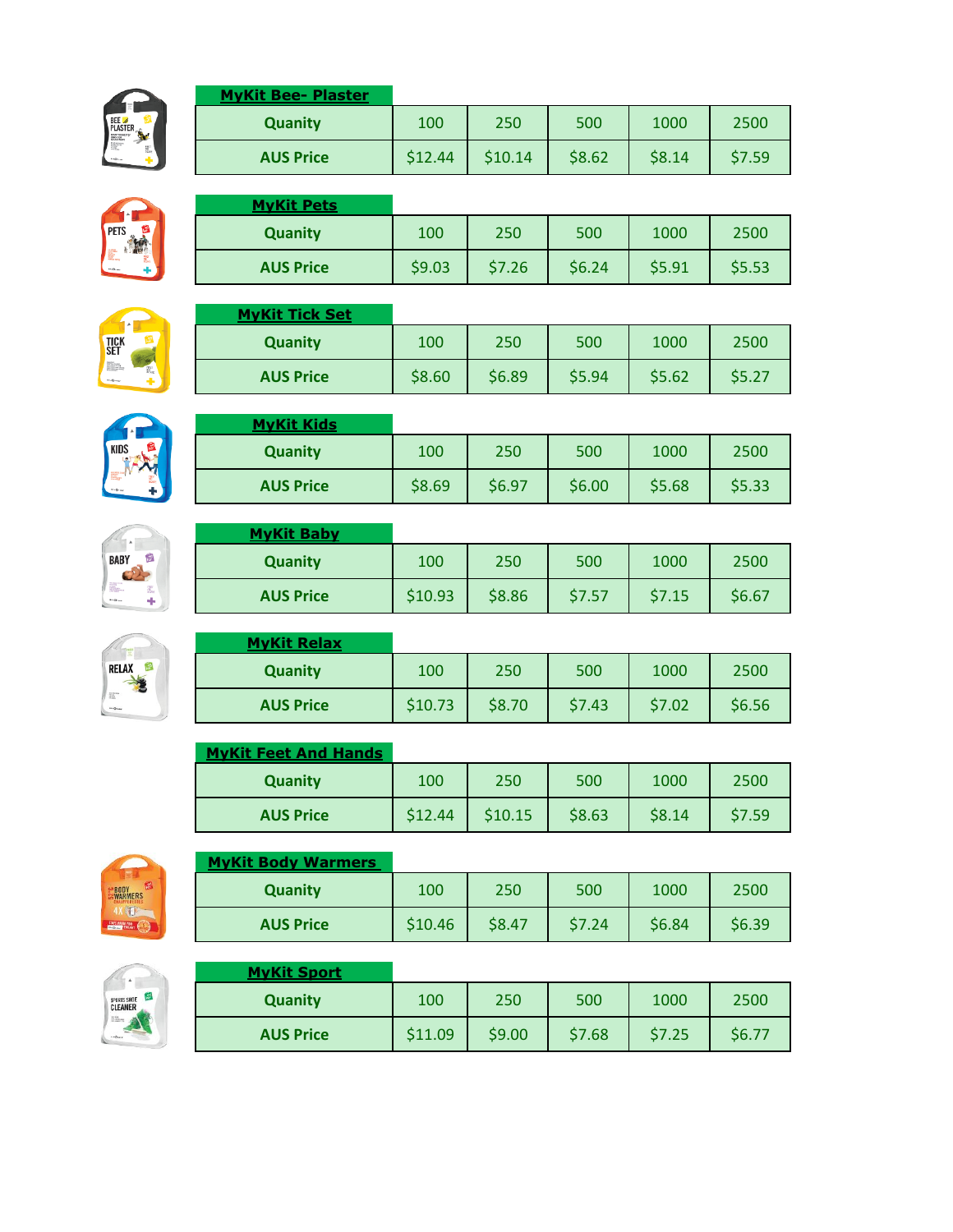

# **MyKit Skiiing Quanity** 100 250 500 1000 2500 **AUS Price**  $\begin{array}{|c|c|c|c|c|} \hline \text{5}14.24 & \text{5}11.67 & \text{5}9.88 & \text{5}9.32 & \text{5}8.67 \hline \end{array}$

**Quanity** 100 250 500 1000 2500





| <b>AUS Price</b>     | \$10.78 | \$8.74 | \$7.46 | \$7.05 | \$6.58 |
|----------------------|---------|--------|--------|--------|--------|
| <b>MyKit Walking</b> |         |        |        |        |        |
|                      |         |        |        |        |        |

| <b>Quanity</b>   | 100     | 250    | 500    | 1000   | 2500   |
|------------------|---------|--------|--------|--------|--------|
| <b>AUS Price</b> | \$10.94 | \$8.87 | \$7.57 | \$7.15 | \$6.68 |





| <b>AUS Price</b>  | \$11.43 | \$9.29 | \$7.92 | \$7.48 | \$6.98 |
|-------------------|---------|--------|--------|--------|--------|
| <b>MyKit Bike</b> |         |        |        |        |        |
| <b>Quanity</b>    | 100     | 250    | 500    | 1000   | 2500   |
| <b>AUS Price</b>  | \$10.40 | \$8.42 | \$7.20 | \$6.80 | \$6.36 |

**Quanity** 100 250 500 1000 2500



# **MyKit Bike Repair Quanity** 100 250 500 1000 2500 **AUS Price**  $\begin{array}{|c|c|c|c|c|} \hline \text{$510.26$} & \text{$58.30$} & \text{$57.10$} & \text{$56.71$} & \text{$56.27} \\ \hline \end{array}$



### **MyKit Festival Plus**

**MyKit Golf**

**MyKit Running**

| <b>Quanity</b>   | 100     | 250    | 500    | 1000   | 2500   |
|------------------|---------|--------|--------|--------|--------|
| <b>AUS Price</b> | \$10.18 | \$8.23 | \$7.04 | \$6.66 | \$6.22 |



### **MyKit Energizer**

| <b>Quanity</b>   | 100    | 250    | 500    | 1000   | 2500   |
|------------------|--------|--------|--------|--------|--------|
| <b>AUS Price</b> | \$9.08 | \$7.30 | \$6.27 | \$5.94 | \$5.56 |



#### **MyKit Alcohol tester**

| <b>Quanity</b>   | 100     | 250     | 500     | 1000    | 2500   |
|------------------|---------|---------|---------|---------|--------|
| <b>AUS Price</b> | \$15.77 | \$12.96 | \$10.95 | \$10.32 | \$9.59 |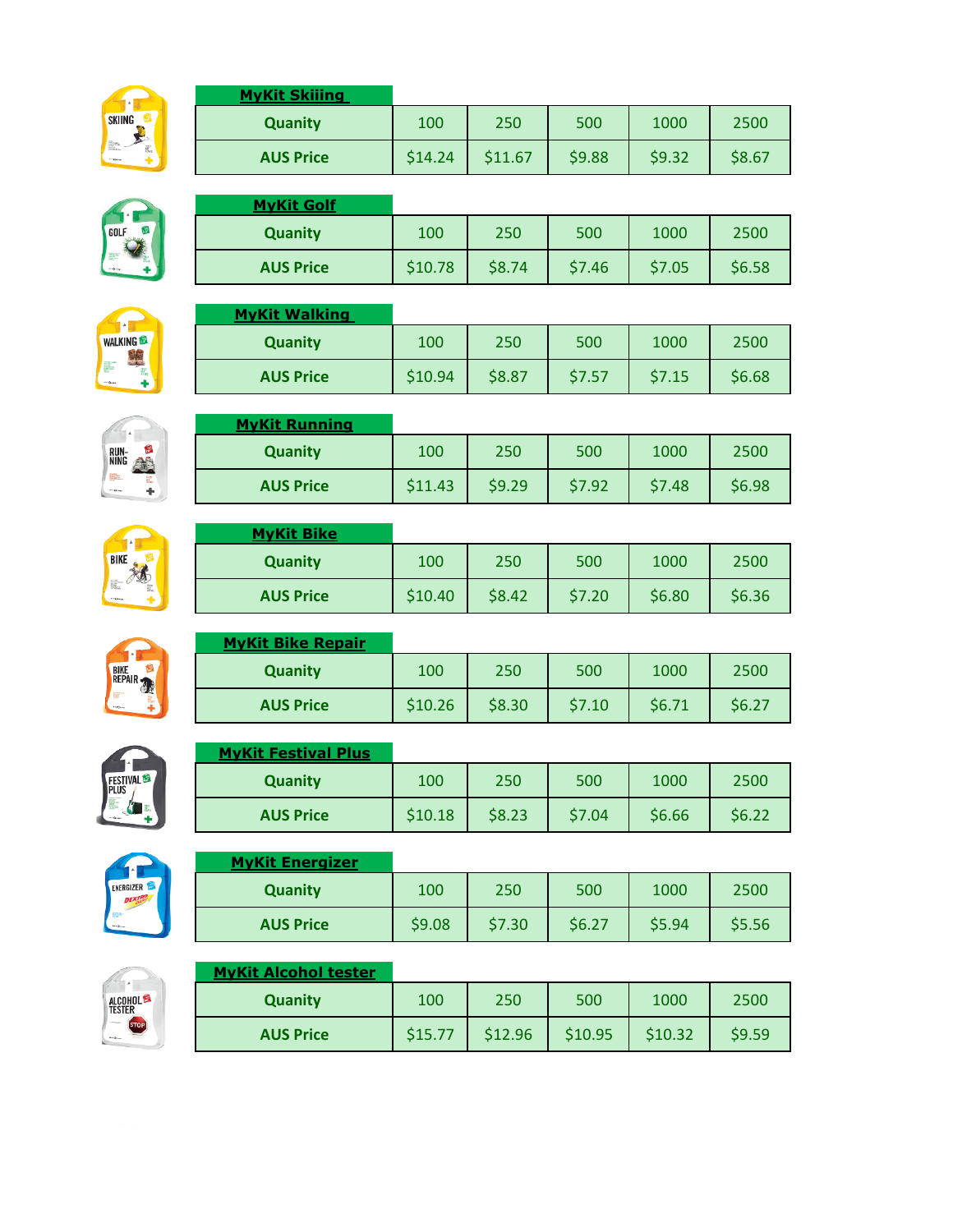|              | <b>MyKit Outdoor</b> |         |        |        |        |        |
|--------------|----------------------|---------|--------|--------|--------|--------|
| OUT-<br>DOOR | <b>Quanity</b>       | 100     | 250    | 500    | 1000   | 2500   |
| 「靈」          | <b>AUS Price</b>     | \$10.23 | \$8.27 | \$7.08 | \$6.69 | \$6.25 |

### **Mini Mykit**

FESTIVAL 印刷 +

| <b>MyKit Festival</b> |         |        |        |        |        |
|-----------------------|---------|--------|--------|--------|--------|
| <b>Quanity</b>        | 100     | 250    | 500    | 1000   | 2500   |
| <b>AUS Price</b>      | #VALUE! | \$4.67 | \$3.93 | \$3.68 | \$3.42 |



LADY<br>BAG

 $+3$ 

| <b>MyKit Tick/ insect</b> |         |        |        |        |        |
|---------------------------|---------|--------|--------|--------|--------|
| <b>Quanity</b>            | 100     | 250    | 500    | 1000   | 2500   |
| <b>AUS Price</b>          | #VALUE! | \$4.79 | \$4.03 | \$3.77 | \$3.51 |

| <b>MyKit Lady bag</b> |         |        |        |        |        |
|-----------------------|---------|--------|--------|--------|--------|
| <b>Quanity</b>        | 100     | 250    | 500    | 1000   | 2500   |
| <b>AUS Price</b>      | #VALUE! | \$5.40 | \$4.53 | \$4.24 | \$3.94 |

| LIGHT<br>Stick |  |
|----------------|--|
|                |  |

FIRST<br>AID

| <b>MyKit Light / stick</b> |         |        |        |        |        |
|----------------------------|---------|--------|--------|--------|--------|
| <b>Quanity</b>             | 100     | 250    | 500    | 1000   | 2500   |
| <b>AUS Price</b>           | #VALUE! | \$4.43 | \$3.73 | \$3.49 | \$3.25 |

| <b>MyKit First Aid</b> |         |        |        |        |        |
|------------------------|---------|--------|--------|--------|--------|
| <b>Quanity</b>         | 100     | 250    | 500    | 1000   | 2500   |
| <b>AUS Price</b>       | #VALUE! | \$3.34 | \$2.83 | \$2.64 | \$2.47 |



| <b>MyKit Burn</b> |         |        |        |        |        |
|-------------------|---------|--------|--------|--------|--------|
| <b>Quanity</b>    | 100     | 250    | 500    | 1000   | 2500   |
| <b>AUS Price</b>  | #VALUE! | \$4.58 | \$3.86 | \$3.61 | \$3.36 |
|                   |         |        |        |        |        |



| <b>MyKit Travel</b> |         |        |        |        |        |
|---------------------|---------|--------|--------|--------|--------|
| <b>Quanity</b>      | 100     | 250    | 500    | 1000   | 2500   |
| <b>AUS Price</b>    | #VALUE! | \$4.07 | \$3.43 | \$3.21 | \$2.99 |



# **MyKit On Board Quanity** 100 250 500 1000 2500 **AUS Price**  $HVALUE!$  \$4.07 \$3.43 \$3.21 \$2.99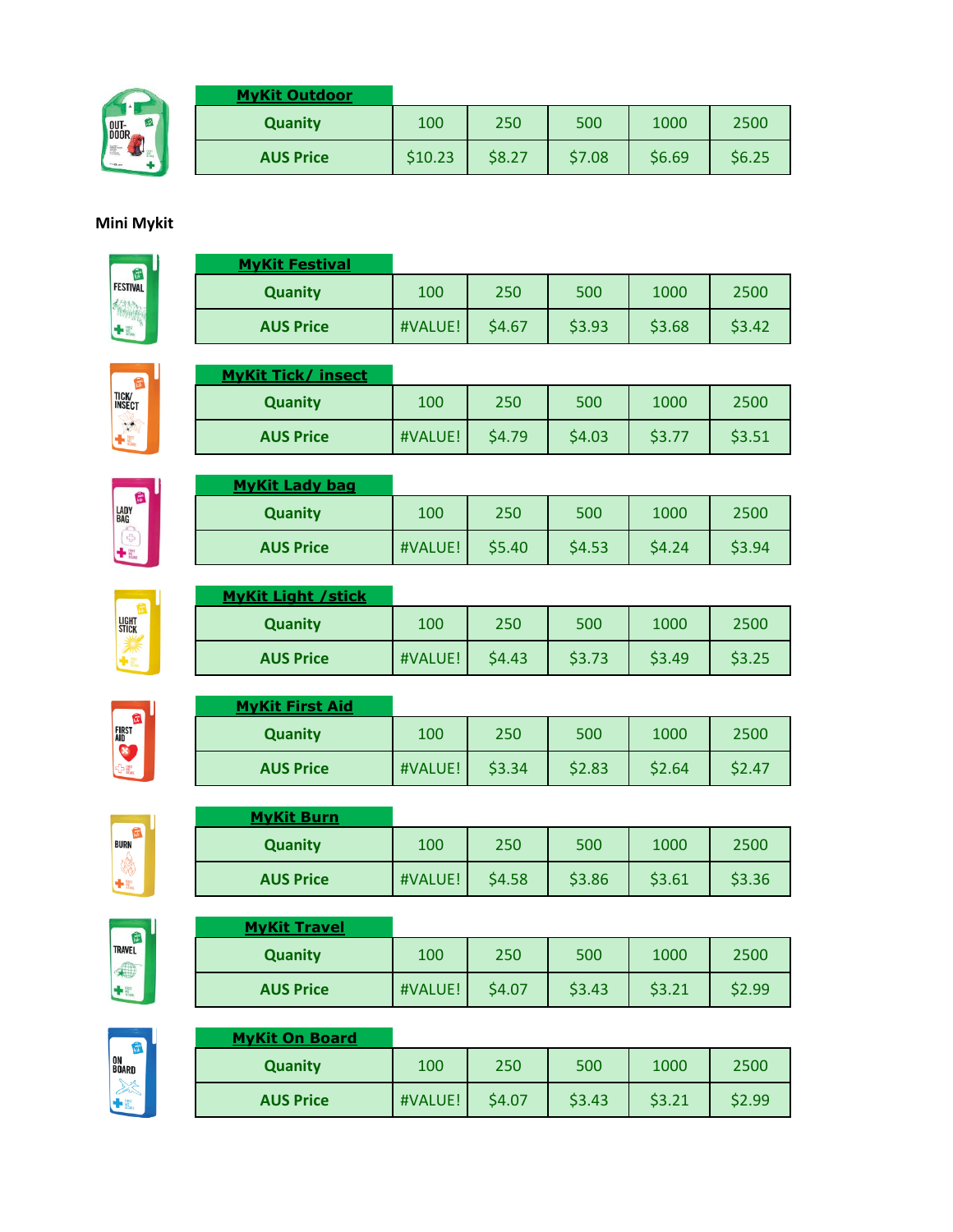

### **MyKit Thermometer**

| <b>Quanity</b>   | 100     | 250    | 500    | 1000   | 2500   |
|------------------|---------|--------|--------|--------|--------|
| <b>AUS Price</b> | #VALUE! | \$5.72 | \$4.79 | \$4.49 | \$4.16 |



| <b>MyKit Blister Plaster</b> |         |        |        |        |        |
|------------------------------|---------|--------|--------|--------|--------|
| <b>Quanity</b>               | 100     | 250    | 500    | 1000   | 2500   |
| <b>AUS Price</b>             | #VALUE! | \$4.84 | \$4.07 | \$3.81 | \$3.54 |



| <b>MyKit Blister Toe</b> |         |        |        |        |        |
|--------------------------|---------|--------|--------|--------|--------|
| <b>Quanity</b>           | 100     | 250    | 500    | 1000   | 2500   |
| <b>AUS Price</b>         | #VALUE! | \$4.29 | \$3.62 | \$3.38 | \$3.15 |



| <b>MyKit Condoms</b> |         |        |        |        |        |
|----------------------|---------|--------|--------|--------|--------|
| <b>Quanity</b>       | 100     | 250    | 500    | 1000   | 2500   |
| <b>AUS Price</b>     | #VALUE! | \$3.50 | \$2.96 | \$2.77 | \$2.59 |

#### **Graid Kit**

|              | <b>Graid kit Protection</b> |        |        |        |        |        |
|--------------|-----------------------------|--------|--------|--------|--------|--------|
| <b>JNKIT</b> | <b>Quanity</b>              | 100    | 250    | 500    | 1000   | 2500   |
| 175.195%     | <b>AUS Price</b>            | \$7.99 | \$7.17 | \$6.66 | \$6.41 | \$5.98 |

### **MySpace**



#### **MySpace First Aid**

| . . <b>, . ,</b> |         |         |         |         |         |         |
|------------------|---------|---------|---------|---------|---------|---------|
| <b>Quanity</b>   | 50      | 100     | 250     | 500     | 1000    | 2500    |
| <b>AUS Price</b> | \$19.01 | \$17.72 | \$16.85 | \$16.30 | \$15.62 | \$15.18 |



#### **MySpace First Aid Car**

| <b>Quanity</b>   | 50      | 100     | 250     | 500     | 1000    | 2500    |
|------------------|---------|---------|---------|---------|---------|---------|
| <b>AUS Price</b> | \$20.49 | \$19.13 | \$18.22 | \$17.58 | \$16.85 | \$16.31 |



### **MySpace First Aid Essential**

| <b>Quanity</b>   | 50      | 100     | 250     | 500     | 1000    | 2500    |
|------------------|---------|---------|---------|---------|---------|---------|
| <b>AUS Price</b> | \$20.35 | \$19.01 | \$18.10 | \$17.46 | \$16.73 | \$16.21 |